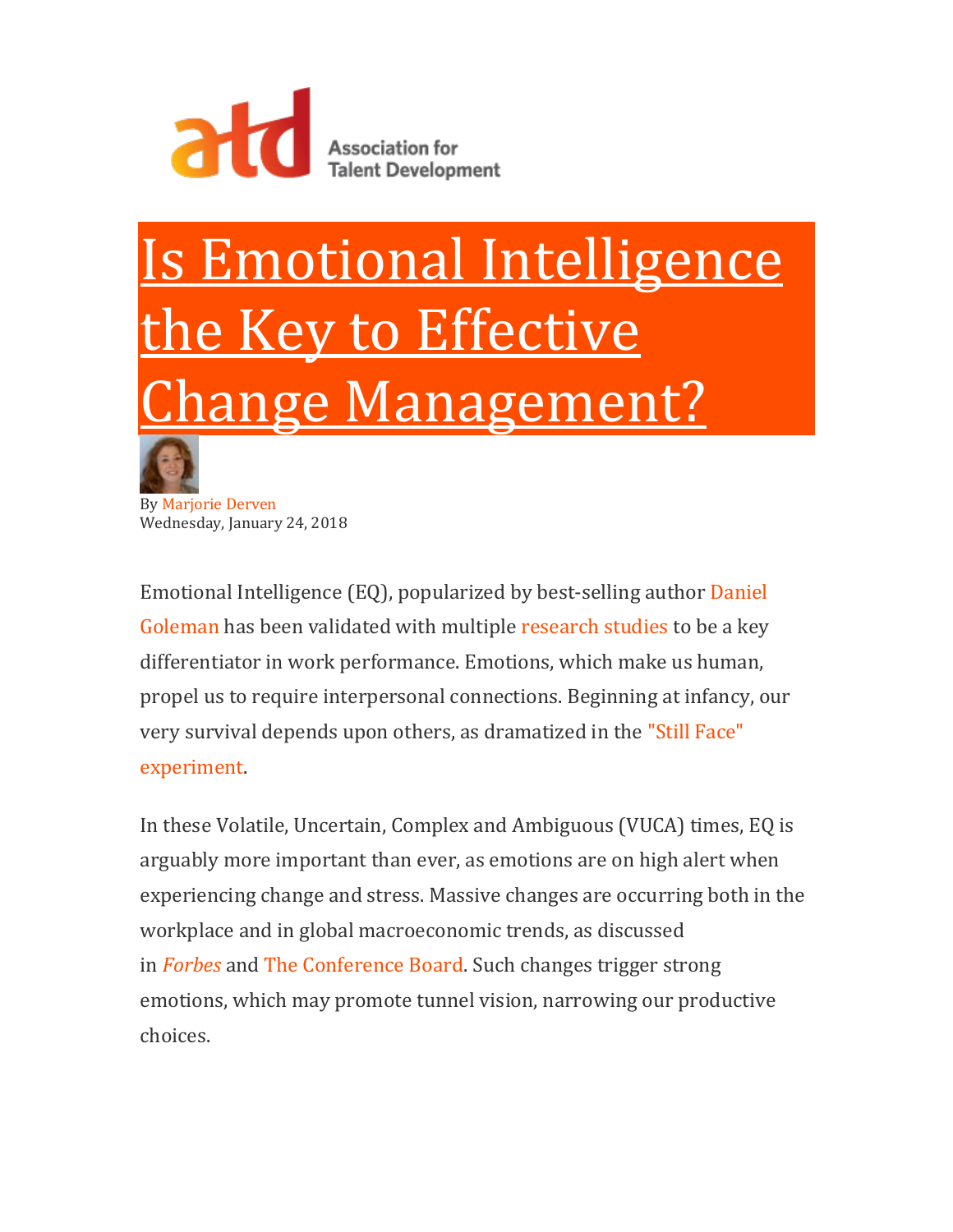## *What Is EQ?*

EQ is often described as having four dimensions:

1. **Self-awareness** is foundational; it enables us to be aware of our own responses and emotions.

2. **Self-management** is the application of self-awareness to make more conscious decisions about how to respond.

3. **Social awareness** requires paying attention to others--their feelings (stated and unstated), and being aware of context and environment.

4. **Social management** applies all dimensions to have productive interactions with others.

The **awareness** dimensions focus on noticing reactions and responses to events and people—taking in information and observations. In contrast, the **management** dimensions require conscious decisions about how to act.

## *Why EQ Is Essential for Change Management*

Change triggers strong emotions, which may promote tunnel vision, narrowing our productive choices. As leaders in the learning and talent development field, EQ is essential to how we help others cope with change, such as organizational restructuring, new technologies, automation, mergers and acquisitions, globalization, new sources of competition and changing business models.

Fundamentally, [change management](https://www.td.org/talent-development-glossary-terms/what-is-change-management) is a process to accelerate productive adoption of change. Moving successfully through change inevitably produces strong emotions; stakeholders assess what the change means to them which will be highly variable. [William Bridges,](https://wmbridges.com/what-is-transition/) the pre-eminent authority on change and transitions, suggested that change involves multiple stages. A dip in productivity is expected as people cope with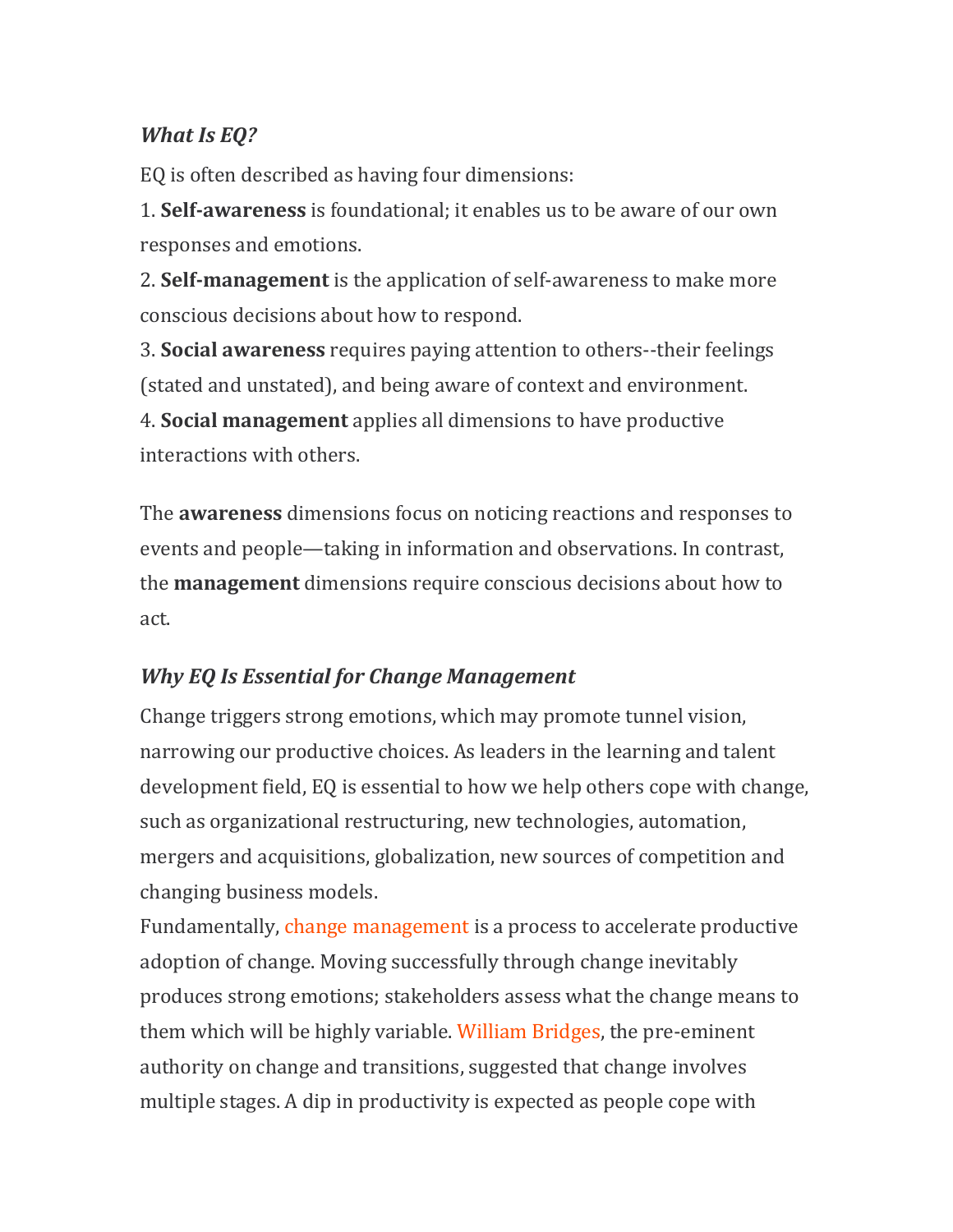confusion, frustration and denial, before they can successfully become engaged around new beginnings.

[Neuroscience findings](https://www.fastcompany.com/3057733/how-your-brain-reacts-to-change) revealed that we crave stability; uncertainty triggers neural responses in the anterior cingulate cortex, the insula, and the amygdala, with physiological responses as well. Leveraging EQ means that we can be more effective at understanding various stakeholders' interests, their concerns and how to effectively engage with them—ideally to become champions, but if that is not possible, then to neutralize their resistance so they don't create a chain reaction of negativity to the proposed change.

We know that change messaging is most effective when it addresses the "What's in it for me" and the WIIFM is fundamentally personal. When embarking on a change effort, it is best to solicit a broad cross-section of employees so we can better understand and anticipate the myriad responses.

Change communication works when it is relevant, aligned and consistent—and people in organizations will be highly alert to inconsistencies between actions and words. Messaging has to flow from the top, but it is in the one-to-one conversations and team meetings where the overarching themes about change can best be translated into personal meaning. In this sense, a conversation is the fundamental unit of communication. Learning leaders and change managers play a pivotal role in helping managers to conduct effective conversations that will promote positive action.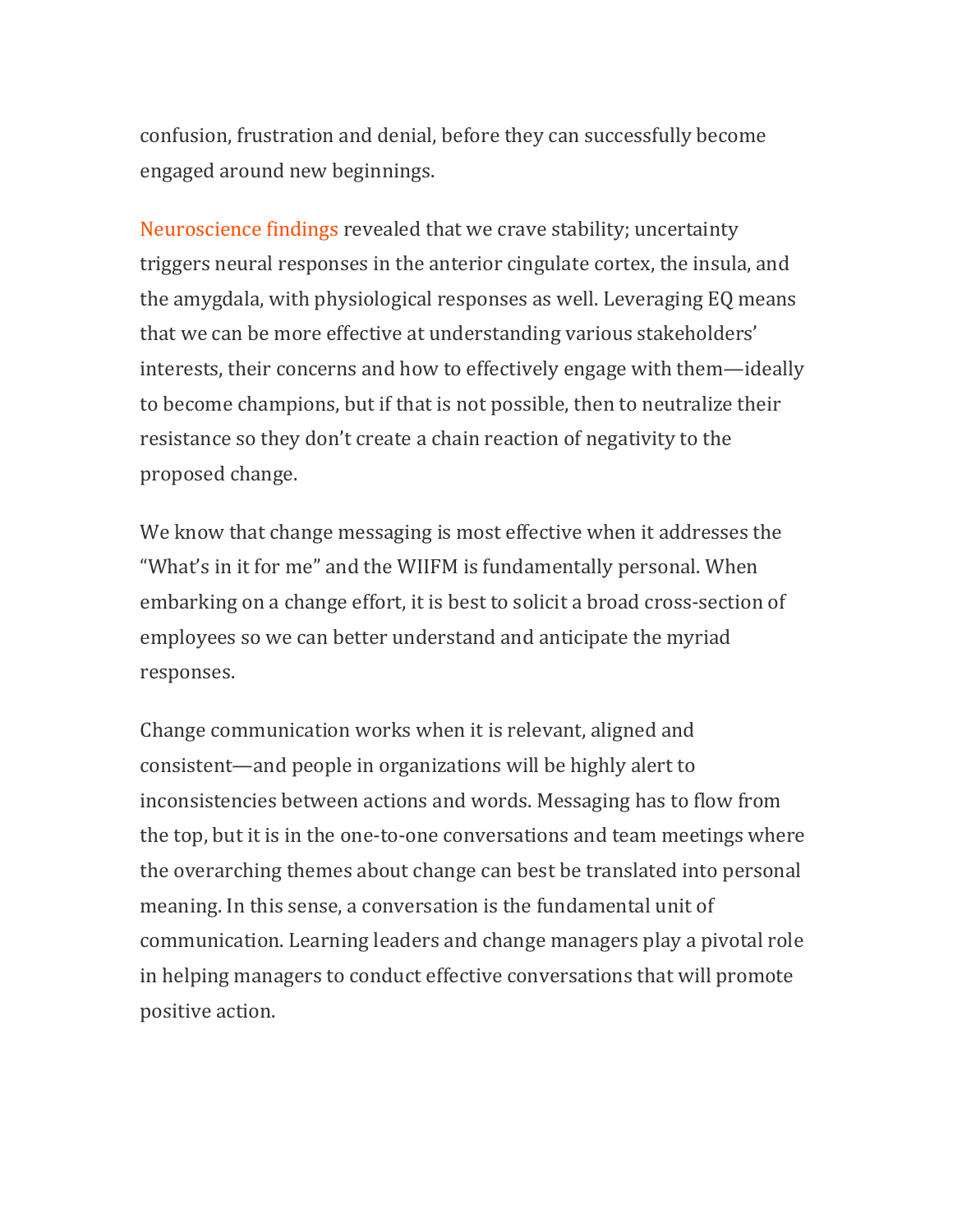## *How EQ Helps You as a Professional*

With change occurring all around us, we need to be aware of our own emotional responses to be able to help others. EQ is an essential tool in our professional toolbox, providing us with awareness to others' responses and being able to more effectively judge where our interventions are proving effective—or missing the mark, without being defensive. EQ also helps us to re-charge and avoid undue stress. Our use of self is a key tool in the stages of change: assessment, planning, action and sustaining positive results. It enables us to acknowledge our successes, see our misses more clearly and take effective action!

Here are six ways EQ is a key tool in change management:

**Mitigate Stress.** Stress is widely recognized as playing an important role in mental and physical health, including [high blood pressure, diabetes,](http://www.stress.org/stress-effects/)  [depression and anxiety.](http://www.stress.org/stress-effects/) While the [stress response](http://www.health.harvard.edu/stayinghealthy/understanding-the-stress-response) is helpful when faced with an immediate crisis (such as a car coming towards you in your lane) increasing focus, respiration and visual acuity, it is too easily launched in everyday interactions. In non-emergency responses, it is disproportional and can lead to chronic health problems. EQ helps address stress by allowing us to recognize and take ameliorative action so it doesn't become chronic.

**Increase Learning Agility.** To keep pace with changes in the workplace requires the ability to continue to learn—new technologies, evolving work relationships, and understanding emerging trends. By its nature, learning requires a degree of vulnerability: being open to making mistakes and even failure; and a willingness to stretch comfort zones while climbing the learning curve. As a H*[arvard Business Review](https://hbr.org/2015/06/improve-your-ability-to-learn)* article details, people with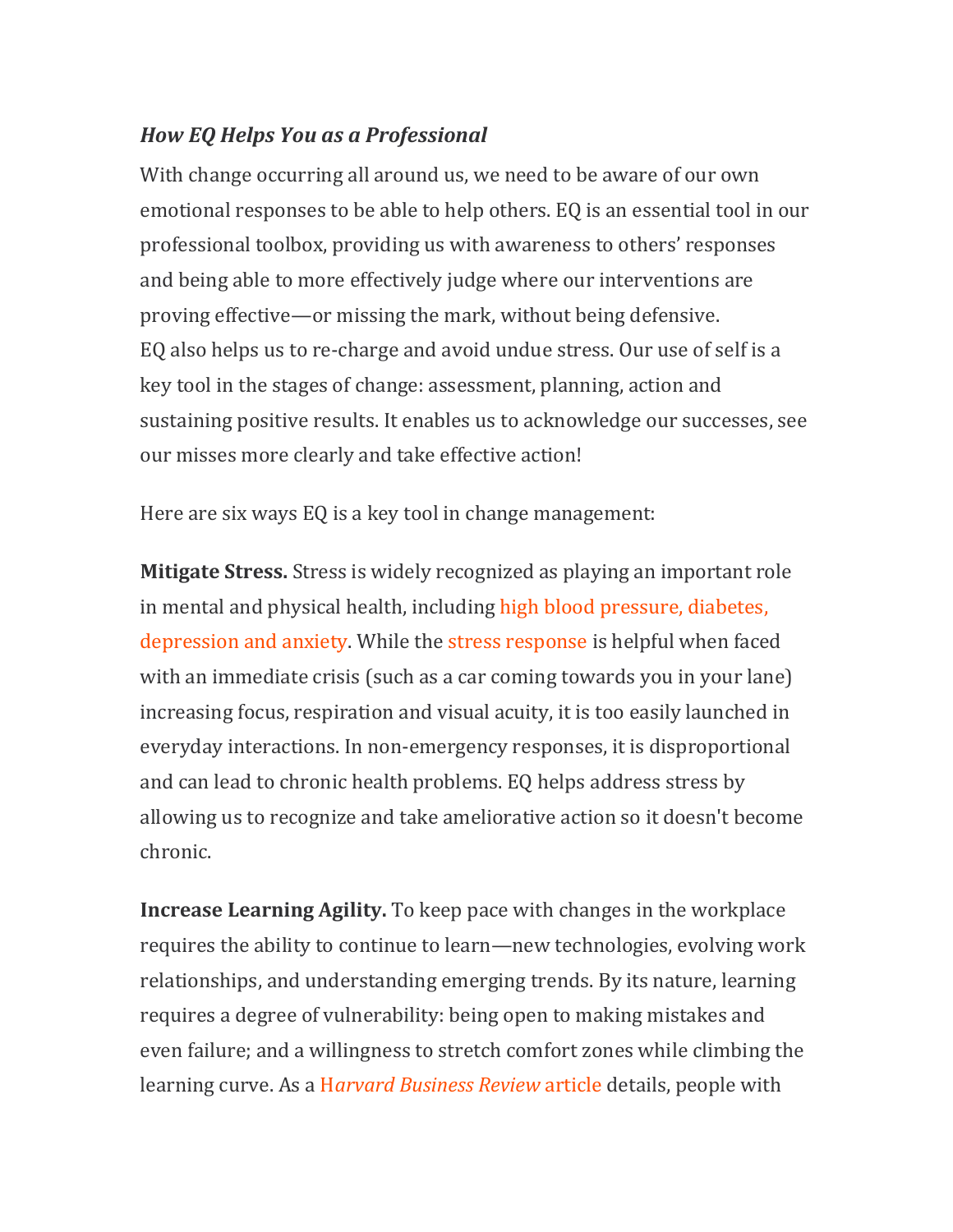high emotional intelligence have greater adaptability, demonstrate more curiosity, and are open to lessons from both successes and failures. Emotional intelligence helps lower defensiveness and negativity that blocks our ability to learn, adapt and innovate. [Gallup findings](http://www.gallup.com/services/178514/state-american-workplace.aspx?g_source=EMPLOYEE_ENGAGEMENT&g_medium=topic&g_campaign=tiles) show the majority of workers not engaged at work, "retired on the job:" these employees are not actively learning.

**Promote Employee Recognition.** Another source of stress common in today's workplaces is feeling undervalued. Recent [neuroscience](http://www.apa.org/monitor/2012/04/rejection.aspx)  [research](http://www.apa.org/monitor/2012/04/rejection.aspx) has revealed that this kind of psychological stress triggers the same receptors in the brain as physical pain. While activating EQ will not change all workplace dynamics, it can help to temper reactions and promote a more balanced perspective about self-worth that comes from other sources, such as family, volunteering and creative pursuits.

**Make Better Decisions.** When our emotions are in high gear, the rational part of the brain is switched off. As a result, we are in a reactive mode and may take actions that feel good in the short-term (such as telling off the boss) but have negative long-term consequences. Too often, our emotional responses are activated by ["incidental" anxiety,](https://www.ideasforleaders.com/ideas/decision-making-with-emotional-intelligence) which limits our ability to generate a range of options and then pick the best decision, considering pros and cons of each.

**Take Productive Action.** When emotions run high but are not recognized, responses often cluster at either end of a counter-productive spectrum, from paralysis on one end (being unable to respond), to impulsivity (reacting to events without full consideration) at the other extreme. Emotional intelligence allows for needed perspective, providing a wide